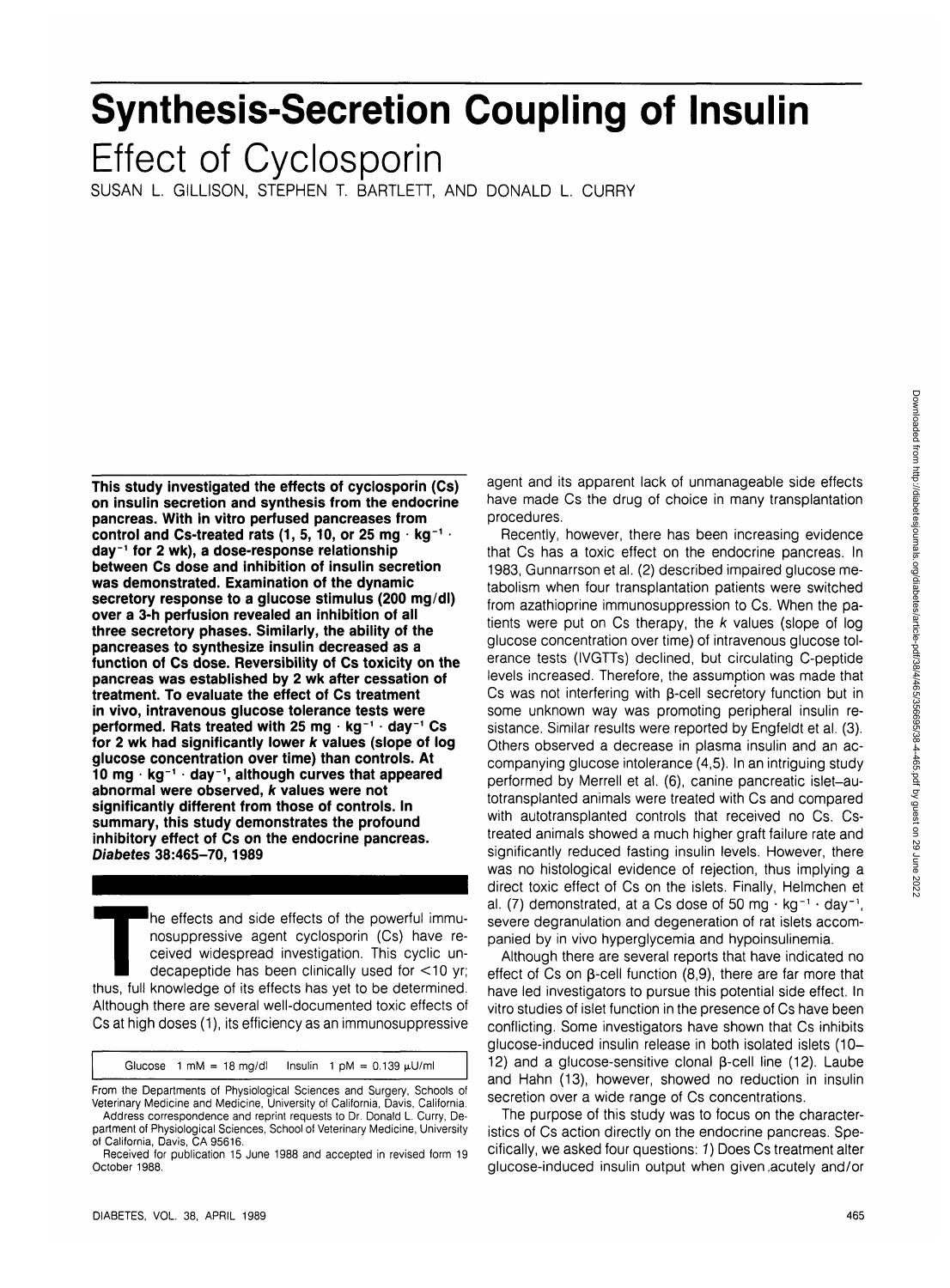chronically? 2) If present, is this Cs-mediated effect due to changes in secretion or synthesis of insulin or both? 3) Does Cs alter pancreatic endocrine function in a dose-dependent manner? and 4) Is the effect reversible? The in vitro pancreas-perfusion technique allowed us to investigate the dynamics of insulin synthesis-secretion coupling in response to glucose introduction into the normal arterial supply to the endocrine pancreas. This more closely mimics the in vivo response of the whole pancreas than an in vitro islet or cell preparation. At the same time, this technique allowed us to look at the organ in isolation, thus enabling distinction between direct pancreatic effects and peripheral effects. We also examined the ability of the intact animal to metabolize glucose in the presence of Cs. These two approaches, when combined, allowed us to determine the extent of toxicity of the drug on the pancreas and to infer how it is manifested in vivo.

#### **MATERIALS AND METHODS**

**Experimental animals.** Male Sprague-Dawley rats weighing  $\sim$ 300 g were used in this study. Animals were housed under 12-h light-dark conditions with access to food and water ad libitum. GTTs were performed on over-night-fasted rats. All other experiments were performed on nonfasted animals. Each group of rats was injected each morning with vehicle (Cremaphor EL, polyoxyethylated castor oil) containing the same dose of Cs (either 1, 5, 10, or 25 mg  $\cdot$  $kg^{-1}$   $\cdot$  day<sup>-1</sup> i.m.) for 14 days. After treatment, the animals were used for one or more of the following experiments: in vitro pancreas perfusion followed by pancreatic insulin content extraction, insulin content extraction without perfusion, and/or GTT. Control animals received neither Cs nor vehicle, because we ascertained that vehicle injection for 14 days has no effect on the pancreas (data not shown).

**In vitro pancreas perfusion.** Rats were anesthetized with 65 mg/kg i.p. pentobarbital sodium. The pancreas-perfusion technique was performed as previously described (14). Briefly, the pancreas, proximal duodenum, spleen, and stomach were removed, and the celiac artery was cannulated for arterial inflow. The venous effluent was collected through a portal vein cannula. The perfusate consisted of a dextran-Kreb's bicarbonate buffer solution (15) containing 200 mg/dl glucose and Ca<sup>2+</sup> and Mg<sup>2+</sup> at 3.25 and 1.3 mg and mag bar good of the Ca<sup>2+</sup>-to-Mg<sup>2+</sup> ratio of 2.5; 15). The constant flow rate through the preparation was  $\sim$  5 ml/min with a Cole-Parmer Masterflex pump. The effluent was collected continuously for 3 h with samples collected at the following times: min 1-10, 12, 15, 20, and 25 and every 10 min from min 30 to 180. Effluent samples were stored at -20°C until subsequent insulin determination. There were seven experimental groups of rats: control rats, rats treated with one of the four indicated doses of Cs, nontreated rats in which pancreases were perfused with 1  $\mu$ g/ml Cs in the perfusate, and animals treated with  $10 \text{ ma} \cdot \text{ka}^{-1} \cdot \text{day}^{-1} \text{ Cs}$ followed by 2 wk of recovery. Cs was obtained from Sandoz (Basel).

**Insulin radioimmunoassay (RIA).** Insulin concentrations of the venous effluents given above were determined by RIA with the method of Grodsky and Forsham (16). Radiolabeled human insulin was purchased from Amersham (Arlington Heights, IL), and guinea pig anti-insulin serum was produced

in this laboratory. Purified rat insulin for standard was purchased from Novo (Copenhagen). Insulin secretory rates were calculated by multiplying the measured perfusate insulin concentration (ng/ml) by the flow rate (ml/min).

**Pancreas insulin content.** On completion of the 3-h perfusion, total pancreas insulin content (IC) was extracted as previously described (17). Briefly, pancreases were dissected from the surrounding tissues and frozen in saline. After thawing, the pancreases were minced in an ice-cold acid/ethanol solution containing Trasylol (400 KlU/ml), sonicated with a W-375 sonicator (Heat Systems-Ultrasonics), and centrifuged. The supernatant was removed, and sonication and extraction were repeated twice more. The supernatant volumes were combined and assayed for insulin by RIA. This procedure was also performed on pancreatic preparations that were not perfused, thus providing pancreatic IC data for time zero (IC $_{t=0}$ ). IC $_{t=0}$  was performed on five groups of rats receiving one of the following 14-day Cs doses: 0, 1,5, 10, or 25 mg • kg"<sup>1</sup> • day"<sup>1</sup> .

**Insulinogenesis (IG).** To calculate the amount of net insulin synthesized (IG) during the 3-h perfusion, the average  $IC_{t=0}$ from nonperfused control pancreases was subtracted from the sum of the insulin released (IR) throughout the perfusion and the IC of the pancreas after termination of the perfusion. Therefore,  $IG = IR + IC - IC_{t=0}$  (17). The logical assumption in this calculation is that the IC of the pancreases at time zero is equivalent to the  $IC_{t=0}$  of the 3-h-perfused pancreases. In addition, this technique does not measure intracellular insulin degradation, hence the term net IG is used. Degradation, however, has proven to be a negligible factor in this organ preparation over the 3-h perfusion (17). Also, from a physiological viewpoint, pancreatic IC at any point in  $t$  in the proportion of the symptomic, pairwise in the distribution of  $t$  insuling  $t$ time is determined by net IG (total amount of insulin synthesized minus amounts of insulin degraded and secreted).

**IVGTTs.** IVGTTs were performed on control animals and animals from each Cs-dose group. Because of the added variability introduced in an oral glucose tolerance test (OGTT), the IVGTT provided a more specific evaluation of the effect of Cs on the ability of the rats to clear glucose. The rats were fasted overnight and then, while under ether sedation, given rasted overring it and then, write under ether sedation, given 0.5 g glucose/kg body wt i.v. in a 50% solution. Blood was collected from the tail vein at 1, 2, 5, 10, 15, 25, 40, and 60 min. Blood glucose levels were determined with the use of Glucometer 2 (Miles, Elkhart, IN). To determine the rate of removal of glucose, a least-squares line was calculated from

| TABLE 1 |                                       |
|---------|---------------------------------------|
|         | Blood cyclosporin (Cs) concentrations |

| Dose $(mg \cdot kg^{-1} \cdot day^{-1})$ |    | Cs concentration (ng/ml)    |
|------------------------------------------|----|-----------------------------|
|                                          | 15 | $153 \pm 19$ <sup>*</sup> t |
| 5                                        |    | $608 \pm 37$ <sup>*</sup>   |
| 10                                       | 5  | $1116 \pm 164$ $\pm$ \$     |
| 25                                       |    | $4572 \pm 351^{\circ}$ + \$ |

Male Sprague-Dawley rats were treated with Cs via intramuscular injection for 14 days. Blood samples were drawn on days 7,10, and 14 and assayed for Cs by high-performance liquid chromatography. Values are means  $\pm$  SE of 3-day samples of each rat within group. \*Significantly different ( $P < .05$ ) from 10 mg · kg<sup>-1</sup> · day<sup>-1</sup> Cs.<br>†Significantly different from 25 mg · kg<sup>-1</sup> · day<sup>-1</sup> Cs.<br>‡Significantly different from 1 mg · kg<sup>-1</sup> · day<sup>-1</sup> Cs. §Significantly different from 5 mg  $\cdot$  kg<sup>-1</sup>  $\cdot$  day<sup>-1</sup> Cs.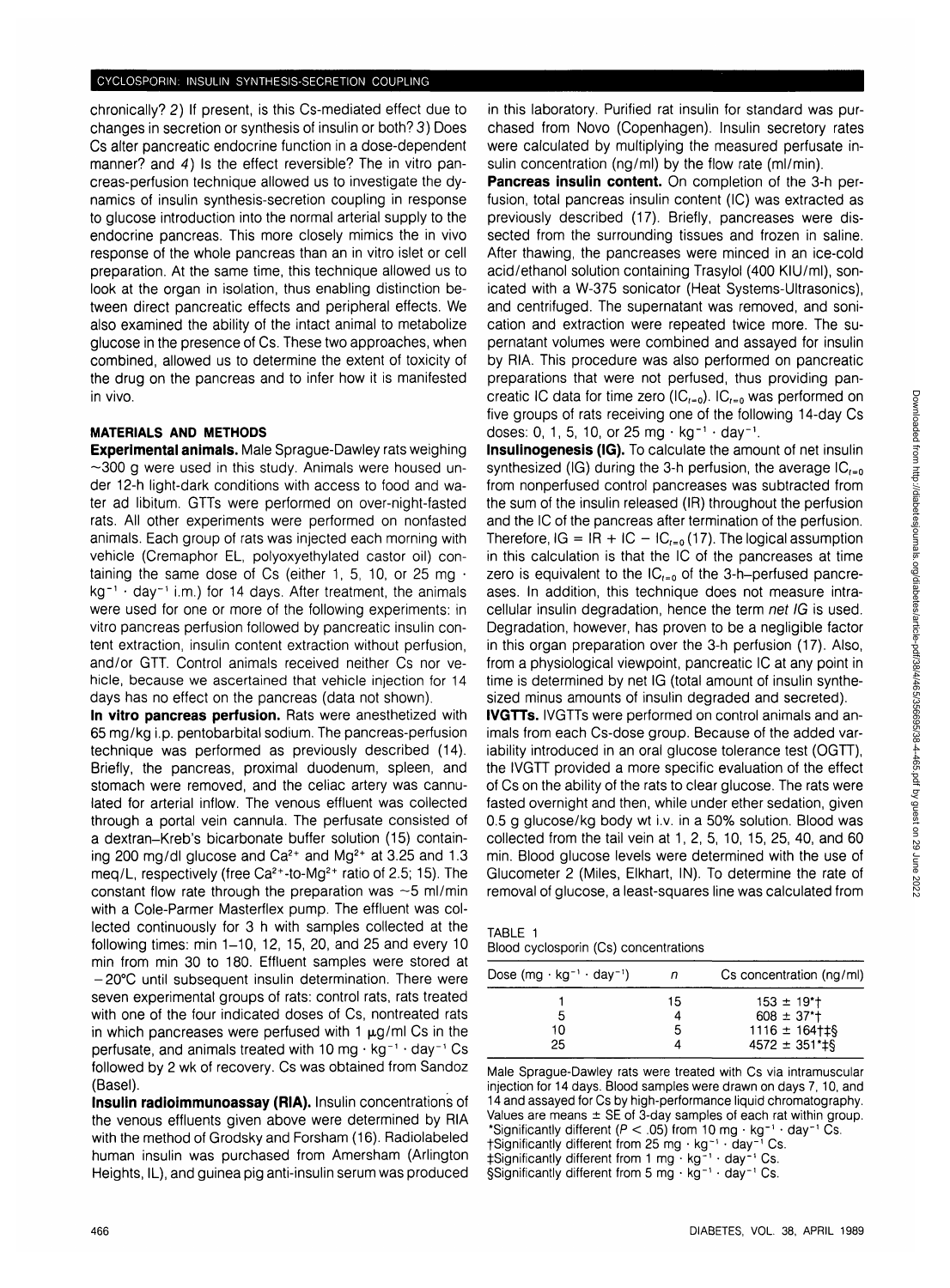

**FIG. 1. Dynamic mean insulin release (IR, ng · min<sup>-1</sup> · 300 g<sup>-1</sup> body wt) in response to constant 3-h stimulus of glucose at 200 mg/dl. ■, IR curve of 8 pancreases from rats that received no cyclosporin (Cs); O, IR curve of 8 pancreases from rats that received daily injection of Cs at 1 mg/kg for 14 days; • , IR curve of 8 pancreases from rats that** received daily injection of Cs at 5 mg/kg for 14 days; **n**, IR curve **of 7 pancreases from rats that received daily injection of Cs at 25 mg/kg for 14 days. Standard error bars are omitted for 1st 20-min period for legibility, but SE values are included in Table 2. Data are summarized by treatment group in Table 2.**

the natural log values of the peak glucose concentration (min 1 or 2) to min 60, and the slope was calculated.

**Blood Cs measurement.** Two milliliters of blood were drawn on days 7, 10, and 14 of Cs treatment to determine nadir blood levels. Blood was collected via cardiac puncture with EGTA-coated vacutainers  $\sim$  24 h after the last injection. Samples were then assayed for Cs by the high-performance liquid chromatography method of Kabra and Wall (18).

**Statistics.** Duncan's multiple-comparison test or Student's  $t$  test was used to determine significant differences between groups, as appropriate. Significance was set at  $P < .05$ .

#### **RESULTS**

Table 1 shows the distribution of blood Cs levels (ng/ml) in rats treated with doses of 1, 5, 10, or 25 mg  $\cdot$  kg<sup>-1</sup>  $\cdot$  day<sup>-1</sup>. There is a linear increase in plasma Cs levels as the Cs dose is increased from 1 to 10 mg  $\cdot$  kg<sup>-1</sup>  $\cdot$  day<sup>-1</sup>: for each  $1$ -mg  $\cdot$  kg<sup>-1</sup>  $\cdot$  day<sup>-1</sup> dose increase, there is a rise in blood Cs levels of  $\sim$ 110-130 ng/ml. However, between the 10and 25-mg  $\cdot$  kg<sup>-1</sup>  $\cdot$  day<sup>-1</sup> doses, the increase in blood Cs levels is  $\sim$ 220 $-250$  ng/ml for each milligram increase in Cs administration. This suggests that binding (e.g., Cs binding by erythrocytes), excretion, and/or degradative mechanisms are saturated at a blood level  $>$  1000-1200 ng/ml.

Figure 1 shows the dynamic insulin secretory response of the in vitro perfused pancreas as a function of Cs dose. The data are reported as micrograms of insulin secreted per 300 g body wt to normalize for small differences in body weight between animals (19). There is an effect of Cs on the "triphasic" insulin secretory response (17). When compared with controls, neither a normal rising second phase nor a normal declining third phase occurred. At a very low dose (1 mg  $\cdot$  kg<sup>-1</sup>  $\cdot$  day<sup>-1</sup>), there is no effect on the dynamic secretory response. At the 5- and  $25$ -mg  $\cdot$  kg<sup>-1</sup> $\cdot$  day<sup>-1</sup> doses, total amounts of insulin secreted are increasingly depressed. Table 2 reports insulin secretion by the perfusions shown in Fig. 1 for each of various periods as indicated. It shows that at the 5-mg · kg<sup>-1</sup> · day<sup>-1</sup> dose, total secretion decreased to  $\sim$ 40% of that of controls (13.3  $\pm$  2.2 vs. 33.3  $\pm$  4.0  $\mu$ g). Clearly, at the 25-mg  $\cdot$  kg<sup>-1</sup>  $\cdot$  day<sup>-1</sup> dose, the secretory response is even more severely limited, with the total release <20% of that of controls. It is evident that both first and second phases of insulin release are being affected in a Cs dose-dependent manner. The amount of insulin released in the first 10 min, which primarily reflects the release of prestored insulin (14), i.e., independent from de novo synthesis, is severely compromised over the range of Cs doses, just as is total release.

When pancreases from nontreated animals were perfused with Cs in the perfusate at 1000 ng/ml, total release was not significantly altered compared with controls (data not shown). Thus, Cs has no acute direct toxic effect on the endocrine pancreas.

As seen in Table 3, there is a dose-related decline in the IC of perfused pancreases from rats treated with 1, 5, 10,

| ABL |  |  |
|-----|--|--|
|-----|--|--|

Insulin release in response to constant 3-h glucose stimulus (200 mg/dl) by perfused pancreases from control rats and rats treated with cyclosporin for 14 days

| Group D          |
|------------------|
| $(n = 7)$        |
| $0.5 \pm 0.2$ ‡§ |
| $0.5 \pm 0.2$ ‡§ |
| $1.2 \pm 0.4$ ‡§ |
| $2.1 \pm 0.7$ ‡§ |
| $1.8 \pm 0.5$ ‡§ |
| $1.4 \pm 0.6$ ‡§ |
| $5.4 \pm 1.6$ ‡§ |
|                  |

Values are µg · 300 g<sup>-1</sup> body wt · time<sup>-1</sup>. Group A, control rats; group B, 1 mg · kg<sup>-1</sup> · day<sup>-1</sup>; group C, 5 mg · kg<sup>-1</sup> · day<sup>-1</sup>; group D, 25 mg · kg <sup>-</sup>' <sup>-</sup> day<sup>-</sup>'.

\*Significantly different ( $P < .05$ ) from group C.

fSignificantly different from group D.

^Significantly different from group A.

§Significantly different from group B.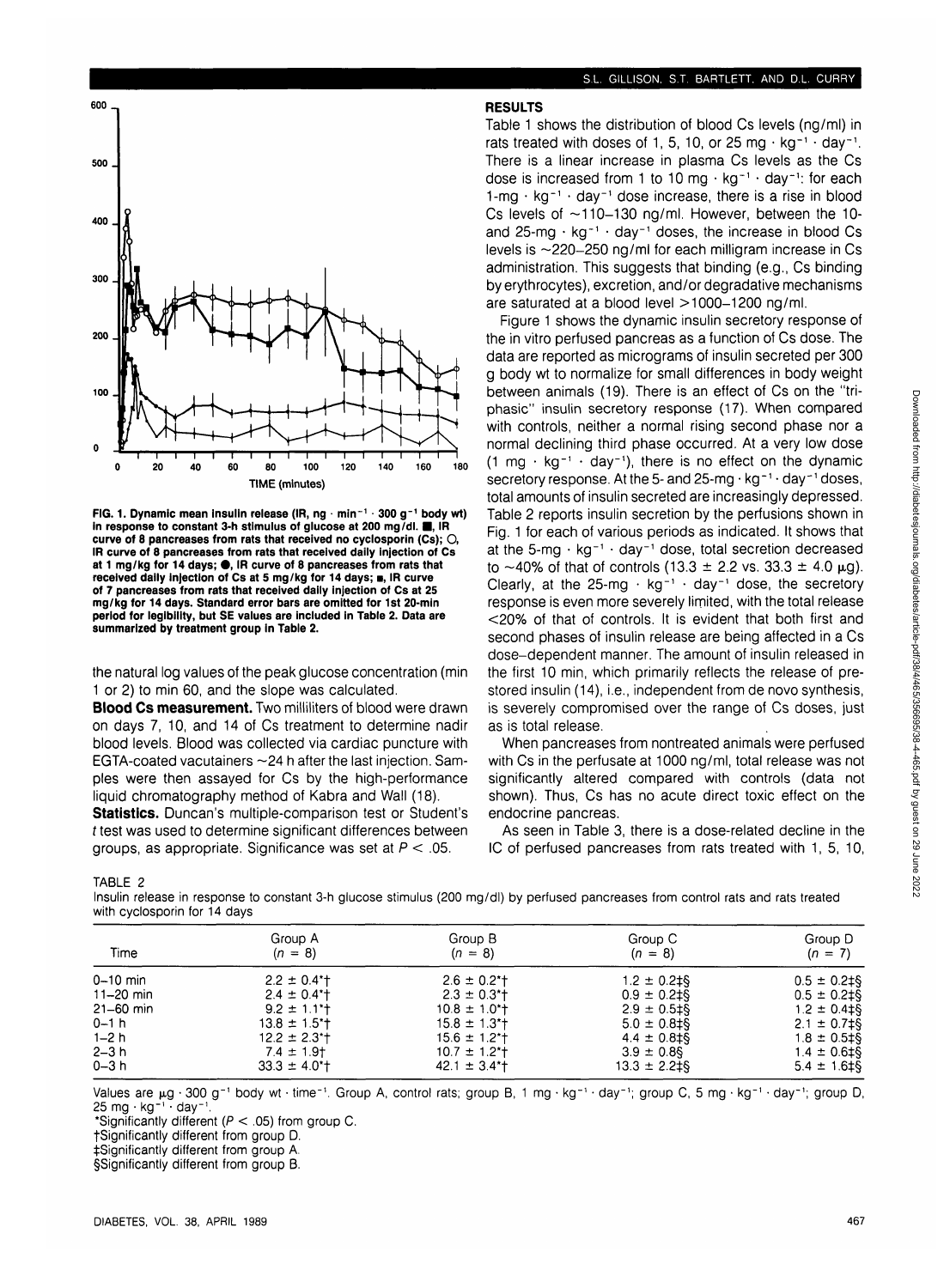#### TABLE 3

Insulin release (IR), insulin content (IC), IC at time zero (IC $_{t=0}$ ), and net insulinogenesis (IG) in control rats and rats treated with cyclosporin for 14 days

|            | Group A                 | Group B<br>$(n = 8)$              | Group C<br>$(n = 8)$   | Group D<br>$(n = 6)$   | Group E<br>$(n = 7)$   |
|------------|-------------------------|-----------------------------------|------------------------|------------------------|------------------------|
| IR.        | $33.2 \pm 4.0$ *† $\pm$ | $42.1 \pm 3.4$ <sup>*</sup> $\pm$ | $13.3 \pm 2.2$ SII     | $12.3 \pm 1.4$ S       | $5.4 \pm 1.6$ SII      |
| IC.        | $87.2 \pm 7.1$ t $\pm$  | $95.9 \pm 5.2$ *†‡                | $73.3 \pm 4.8$ tts     | $47.5 \pm 3.2$ SI      | $44.2 \pm 4.8$ SI      |
| $IC_{t=0}$ | $89.9 \pm 9.9 (n = 11)$ | $99.5 \pm 13.1 (n = 7)$           | $80.4 \pm 9.0 (n = 8)$ | $59.2 \pm 4.7$ (n = 9) | $59.0 \pm 5.2 (n = 4)$ |
| IG.        | $31.0 \pm 6.4$ *†‡      | $41.4 \pm 5.9$ * † ‡              | $6.3 \pm 5.7$ §        | $0.5 \pm 2.7$ SII      | $-9.6 \pm 4.5$ S       |

Values are µg insulin/300 g body wt. Group A, control rats; group B, 1 mg · kg<sup>-1</sup> · day<sup>-1</sup>; group C, 5 mg · kg<sup>-1</sup> · day<sup>-1</sup>; group D, 10 mg • kg'<sup>1</sup> • day'; group E, 25 mg • kg-' • day'.

\*Significantly different (P < .05) from group C.

fSignificantly different from group D.

^Significantly different from group E.

§Significantly different from group A.

ISignificantly different from group B.

or 25 mg · kg<sup>-1</sup> · day<sup>-1</sup> Cs. Net 3-h IG was significantly depressed in pancreases from rats treated with 5, 10, or 25  $mg + kg^{-1} + day^{-1}$  Cs. Even at the relatively low dose of 5 mg · kg<sup>-1</sup> · day<sup>-1</sup> Cs, net IG was only one-fifth of that seen in the controls (6.3  $\pm$  5.7 vs. 31.0  $\pm$  6.4  $\mu$ g). Each of the two higher doses completely inhibited IG during the perfusion time.

There is substantial evidence documenting the reversibility of Cs toxicity on the pancreas (2,4,20,21). To demonstrate reversibility in our experimental model, we compared a group of rats treated with 10 mg  $\cdot$  kg<sup>-1</sup>  $\cdot$  day<sup>-1</sup> Cs for 2 wk followed by a 2-wk recovery with a group treated at the same dose without a recovery period. Figure 2 shows the restoration of the normal triphasic secretory response to control levels after the 2-wk recovery. Total release over the 3-h perfusion (37.8  $\pm$  4.9  $\mu$ a) was not significantly different from control animal total release (33.3  $\pm$  4.0  $\mu$ g; Table 4).

To assess the effects of Cs on glucose metabolism in vivo, IVGTTs were performed. As seen in Table 5, there is again a dose response when the  $k$  value is expressed as a function of Cs dose. It is interesting that at the 5-mg • kg<sup>-1</sup> · day<sup>-1</sup> dose, where in vitro insulin secretion is severely decreased, there is no apparent effect on the intact animal. Thus, there appears to be a different sensitivity to toxicity on the secretory response of the isolated perfused pancreas and the ability of the animal to adequately tolerate a glucose load in vivo. Although there is a definite visual decline in the rate of glucose removal as Cs dose is increased, the only group significantly different from control animals was the 25  $mg \cdot kg^{-1} \cdot day^{-1}$  group (slope 0.80  $\pm$  0.16 vs. 1.81  $\pm$  0.06). Note, however, that the inherent variability in this method of measuring blood glucose is much greater than that in the glucose oxidase method.

#### **DISCUSSION**

One advantage of using the organ-perfusion technique is its ability to more closely represent the in vivo response than other in vitro techniques, e.g., cell culture. The secretory response of the endocrine pancreas consists of three phases: the sharp peak and decline in the first 10-15 min (phase 1), followed by a more steady state or even increasing rate of release for the next 30-50 min (phase 2); in longterm perfusions, i.e., several hours, these first two phases are followed by a third phase characterized by a declining rate of insulin secretion (19). It has been demonstrated that

phase 1 represents primarily the secretory process (stimulus-secretion coupling), because it consists of insulin that is already stored and released via exocytosis on stimulation. Phases 2 and 3, unlike phase 1, can be decreased in the presence of protein synthesis inhibitors (14), e.g., cycloheximide, and therefore are dependent on both the normal secretory and synthetic capabilities of the  $\beta$ -cells (synthesissecretion coupling).

The data presented here show that all phases of IR are inhibited in pancreases from animals that have been treated with Cs at doses of 5, 10, or 25 mg  $\cdot$  kg<sup>-1</sup>  $\cdot$  day<sup>-1</sup>. To distinguish if only secretion or synthesis or both processes are affected by Cs inhibition, we examined the IC of pancreases



**FIG. 2. Mean insulin release (IR, ng • min"<sup>1</sup> • 300 g~<sup>1</sup> body wt) in response to constant 3-h stimulus of glucose at 200 mg/dl. <b>iii**, IR **curve of same 8 pancreases shown in Fig. 1 from rats that received no cyclosporin (Cs); O, IR curve of 6 pancreases from rats that received** daily injection of Cs at 10 mg/kg for 14 days;  $\bullet$ , IR curve of 5 **pancreases from rats that received daily injection of Cs at 10 mg/kg for 14 days and then were allowed additional 14-day recovery period before perfusion. Standard error bars are omitted for 1st 20-min period for legibility. Data are summarized by treatment group in Table 4.**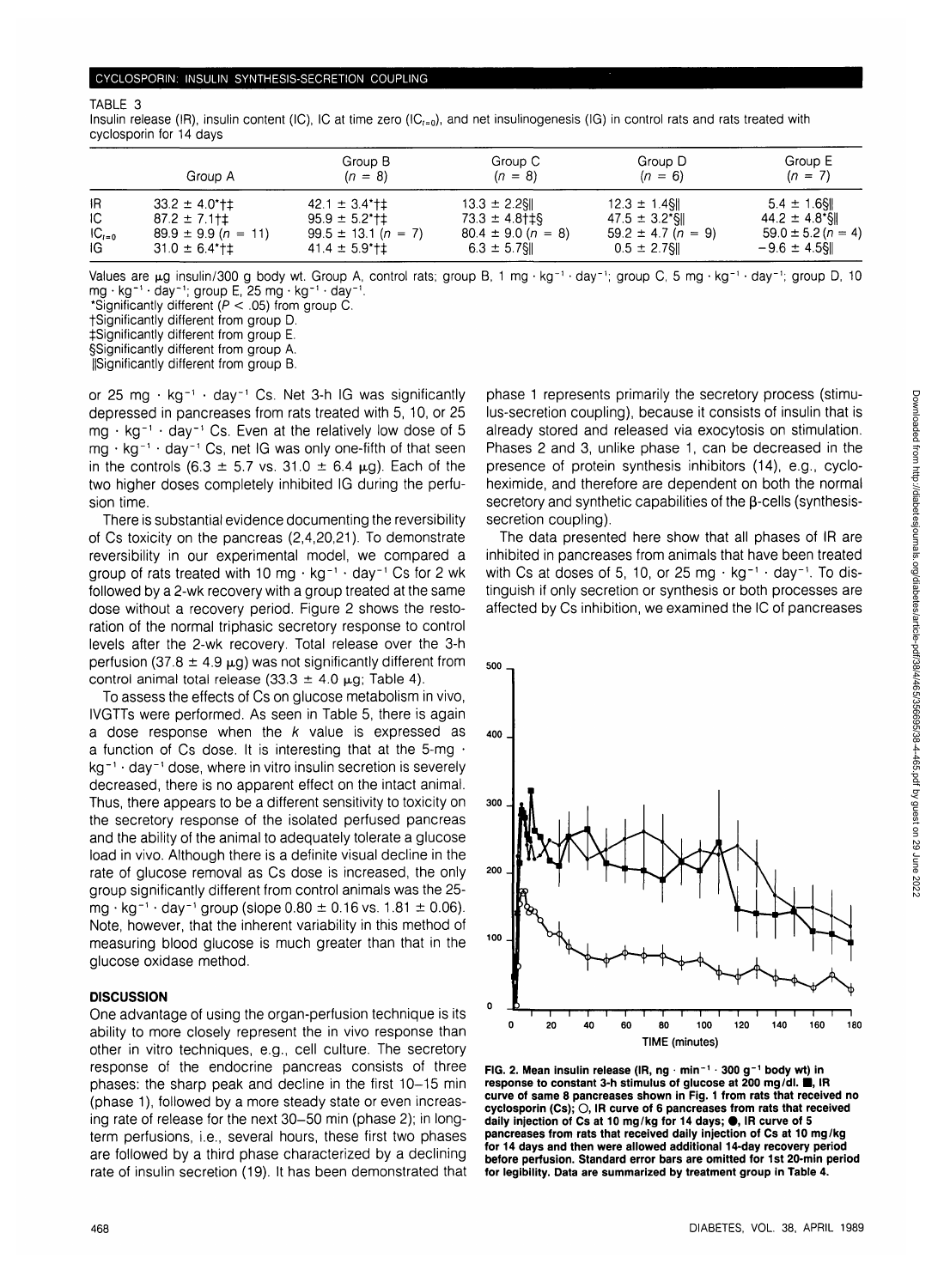TABLE 4 Insulin release in response to constant 3-h glucose stimulus by perfused pancreases

| Time          | Group A<br>$(n = 8)$        | Group B<br>$(n = 6)$   | Group C<br>$(n = 4)$        |
|---------------|-----------------------------|------------------------|-----------------------------|
| $0 - 10$ min  | $2.2 \pm 0.4^*$             | $1.2 \pm 0.2$ † $\pm$  | $2.1 \pm 0.3^*$             |
| $11 - 20$ min | $2.4 \pm 0.4^*$             | $1.2 \pm 0.1$ + $\pm$  | $2.4 \pm 0.3^*$             |
| $21 - 60$ min | $9.2 \pm 1.1$ <sup>*</sup>  | $3.3 \pm 0.5$ †‡       | $9.6 \pm 1.1$ <sup>*</sup>  |
| $0 - 1 h$     | $13.8 \pm 1.5$ <sup>*</sup> | $5.7 \pm 0.7$ + $\pm$  | $14.1 \pm 1.5^*$            |
| $1 - 2h$      | $12.2 \pm 2.3$ *            | $4.0 \pm 0.5$ + $\pm$  | $14.3 \pm 1.8$ <sup>*</sup> |
| $2 - 3 h$     | $7.4 \pm 1.9^*$             | $2.6 \pm 0.4$ + $\pm$  | $9.3 \pm 1.9$ <sup>*</sup>  |
| $0 - 3 h$     | $33.3 \pm 4.0^*$            | $12.3 \pm 1.4$ + $\pm$ | $37.8 \pm 4.9^*$            |

Values are  $\mu$ g · 300 g<sup>-1</sup> body wt · time<sup>-1</sup>. Glucose stimulus was 200 mg/dl. Group A, control rats; group B, rats treated with cyclosporin for 14 days at 10 mg · kg<sup>-1</sup> · day<sup>-1</sup>; group C, rats treated for 14 days at 10 mg  $\cdot$  kg<sup>-1</sup>  $\cdot$  day<sup>-1</sup> followed by 14 days of recovery. Significantly different ( $P < .05$ ) from group B.

fSignificantly different from group A.

^Significantly different from group C.

both before and after perfusion with a glucose stimulus. The IC of pancreases perfused for 3 h with a 200-mg/dl glucose stimulus decreased as a function of Cs dose. If the secretory process per se were the only defective element in glucoseinduced insulin secretion, no Cs effect on pancreatic IC after perfusion would be expected. By also measuring the IC of pancreases from identically treated rats without perfusion  $(IC_{t=0})$ , net IG can be calculated as IG = IR + IC - IC<sub>t=0</sub>. This term represents the ability of the pancreas to replenish stores lost to secretion. In both the control and 1-mg  $\cdot$ kg<sup>-1</sup> · day<sup>-1</sup> groups, net IG was virtually identical to the amount of IR; thus, these pancreases were fully capable of maintaining intracellular insulin stores. However, at the three highest Cs doses, there is a mismatch of IR and IG. This could only occur if the amount of insulin synthesized is less than the amount secreted, insulin degradation occurred, or a combination of both. If net degradation occurred, the amount released during perfusion plus the IC after perfusion must be significantly lower than the IC of nonperfused pancreases (IR + IC <  $IC_{t=0}$ ). We could not demonstrate this relationship at any dose, even though net IG at the 25-mg · kg<sup>-1</sup> · day<sup>-1</sup> dose was a negative number. Therefore, the decline in IG could only be due to significantly impaired insulin synthesis. The three highest doses were all significantly lower than controls in their ability to replenish the insulin that was secreted during perfusion.

Yoon et al. (22) reported decreased mRNA production from p-cells isolated from pancreases of animals undergoing Cs treatment, which is consistent with our observations. There have been no studies that examine specific secretory events in  $\beta$ -cells in the presence of Cs, but the dynamic and insulinogenic responses we have demonstrated clearly show both depressed synthetic and secretory function.

This action of Cs is especially relevant in the clinical setting, due to its widespread use in immunosuppressive therapy. Therefore, it is vital to investigate the effects of the drug on the whole animal and determine the extent of toxicity in vivo and in vitro. We evaluated animals with an IVGTT instead of an OGTT to avoid the uncontrolled variability on insulin secretion due to gastrointestinal absorption factors. The only group of rats with a significantly lower rate of glucose removal (compared with controls) occurred at 25 mg  $\cdot$  kg<sup>-1</sup>  $\cdot$ 

### S.L. GILLISON, S.T. BARTLETT, AND D.L. CURRY

day<sup>-1</sup>. At this dose, the ability to clear glucose from the blood is severely impaired. In addition, the k value for the 10-mg  $\cdot$  kg<sup>-1</sup>  $\cdot$  day<sup>-1</sup> group (1.52  $\pm$  0.11), although not significant, is highly abnormal. In practice, this is considered evidence of a borderline diabetic state. It is interesting that at the 5-mg  $\cdot$  kg<sup>-1</sup>  $\cdot$  day<sup>-1</sup> dose, the slope of the IVGTT is no different from that of control animals, yet the ability of the pancreas to synthesize and secrete insulin is very depressed. In practice, it is this in vivo response that is of importance to the patient undergoing Cs therapy. The blood Cs levels that accompany the affected groups (1116  $\pm$  164 and 4572  $\pm$  351 ng/ml) are high and certainly should not be used in a transplantation patient. Nonetheless, it is likely that glucose intolerance may develop at even lower Cs levels in patients whose pancreatic function is already borderline, e.g., those with non-insulin-dependent diabetes. This substantiates the observation by many transplantation physicians of conversion of patients with non-insulin-dependent to insulin-dependent diabetes with the onset of Cs therapy when corticosteroid dosages are held constant. Because there is a high individual variability in blood levels of patients treated wtih identical dosages of Cs, it is imperative that blood levels be carefully monitored to avoid such a decline in glucose tolerance.

In the case of the pancreatic transplantation patient, special consideration is necessary, because Cs toxicity may be superimposed on an organ already compromised by rejection and the effects of ischemia incurred during the transplantation procedure. Basadonna et al. (23) have shown that an adverse effect of Cs on islet autograft function does not occur when Cs therapy is delayed 10 days postoperatively. When autografted animals were given Cs on day 5, however, there was a higher graft failure rate and a lower fasting insulin output. There is evidence that Cs may play a role in inhibiting wound healing at the level of the endothelial cell via interference of prostaglandin formation (24). It follows that there may be a cumulative effect of wound healing and graft function inhibition in the case of the transplanted pancreas or islet graft. Van Schilfgaarde et al. (25) report an interference with segmental pancreatic graft function in the presence of Cs treatment. They propose that this inhibition is due in part to the incomplete endocrine reserve capacity of the organ, perhaps explaining why other investigators do not see the toxicity of Cs in the intact transplanted pancreas (6,7).

| TABLE 5 |                         |  |
|---------|-------------------------|--|
|         | Glucose tolerance tests |  |

| Cs dose<br>$(mg \cdot kg^{-1} \cdot day^{-1})$ | п  | Slope             |
|------------------------------------------------|----|-------------------|
|                                                | 10 | $1.81 \pm 0.06$   |
|                                                | 9  | $1.76 \pm 0.13$   |
| 5                                              | 9  | $1.80 \pm 0.14$   |
| 10                                             | 8  | $1.52 \pm 0.11$   |
| 25                                             | 8  | $0.80 \pm 0.16^*$ |
|                                                |    |                   |

Male Sprague-Dawley rats were treated with cyclosporin (Cs) for 14 days at 0, 1, 5, 10, or 25 mg  $\cdot$  kg<sup>-1</sup>  $\cdot$  day<sup>-1</sup>. Rats were injected with a 50% glucose solution (0.5 g/kg i.v.), and blood glucose measurements were taken at min 1, 2, 5, 10, 15, 25, 50, and 60. Slope of log glucose vs. time was calculated from least-squared line from peak value to min 60 for each rat tested. Data are mean slopes  $\pm$ SE for each group.

\*Significantly different ( $P < .05$ ) from control rats.